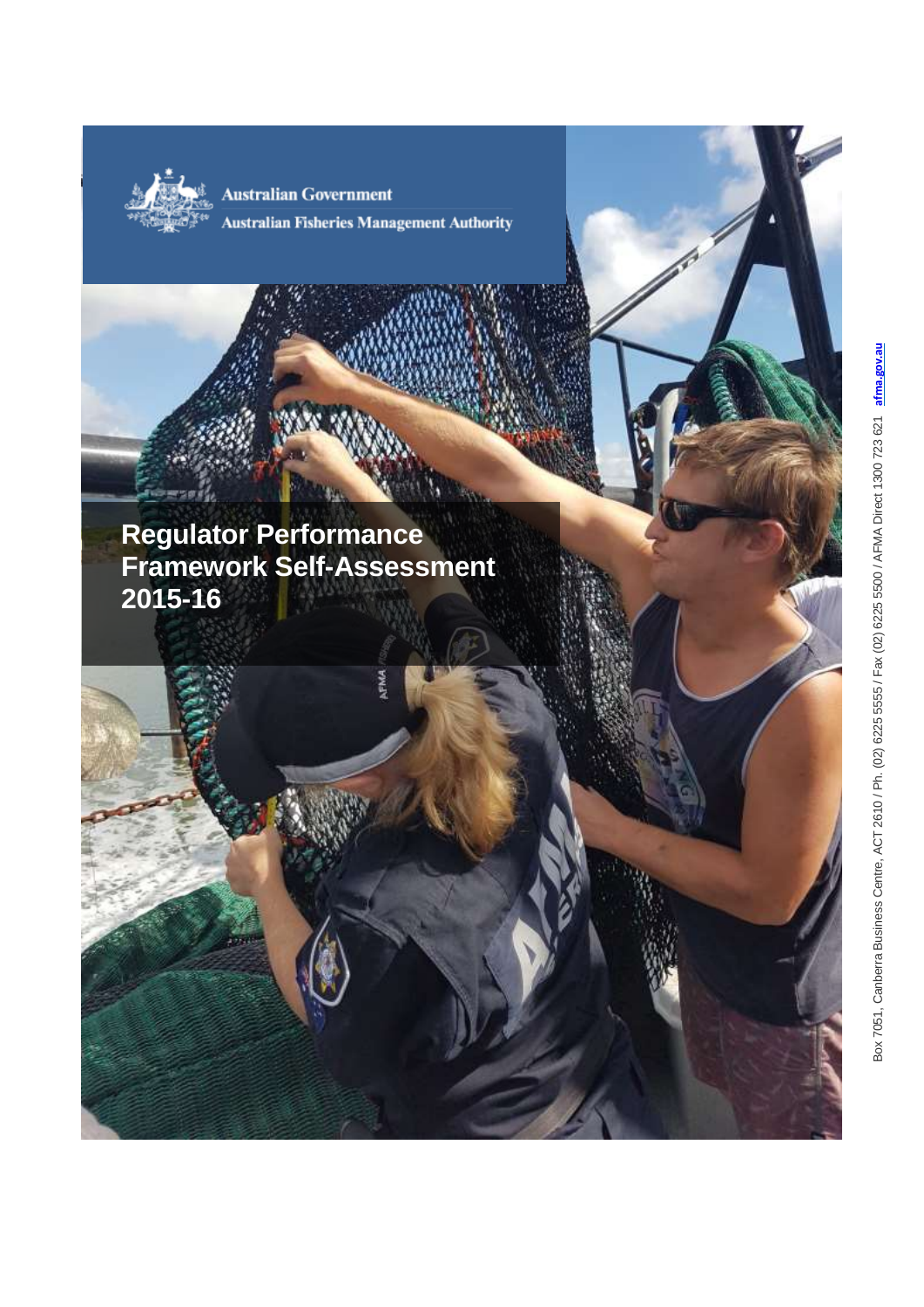## **1 Introduction**

The Australian Fisheries Management Authority's (AFMA) core regulatory functions covered by the 2015-16 Regulator Performance Framework include:

- developing fishery management policies, regulations and other arrangements for Commonwealth fisheries
- licensing fishing operators in Commonwealth fisheries
- monitoring, control and surveillance of Commonwealth domestic fishery operators
- monitoring, control and surveillance of foreign fishers
- promoting compliance with Australian fishing laws and relevant international fishing obligations and standards through education and enforcement operations

The Agricultural Industry Advisory Council agreed AFMA's regulator performance framework on 17 June 2015 and the Minister for Agriculture approved it on 25 June 2015.

# **2 Methodology**

## **2.1 Approach**

AFMA prepared its self-assessment by collating information from:

- internal management information systems
- records of consultations with stakeholders (minutes of meetings, correspondence, submissions on matters where AFMA issued invitations to comment etc)
- AFMA's operating plans and procedures
- reports produced for internal or external consumption
- AFMA's internal and external webpages
- targeted surveys related to information distributed on the AFMA website
- recent audits.

The Executive Secretariat coordinated the data capture and preparation of the selfassessment. AFMA's Executive confirmed that the self-assessment accurately represents AFMA's regulatory operations and performance during 2015-16.

### **2.2 Alterations to approved evidence**

The process of collecting evidence for 2015-16 has revealed that some of the originally proposed supporting evidence is not available or more limited than expected for the purpose. Some minor changes were adopted as a result of continuous improvement in our operations resulting in evidence being less relevant or not available. As an example, AFMA no longer issues the regular 'AFMA Update' publication but now delivers news items continuously via its website. The number of subscribers to the former was replaced by the number of subscribers to the latter.

More substantive issues identified are:

 AFMA did not undertake a stakeholder survey during 2015-16. AFMA is proposing to undertake a survey every two years with the first planned for 2016-17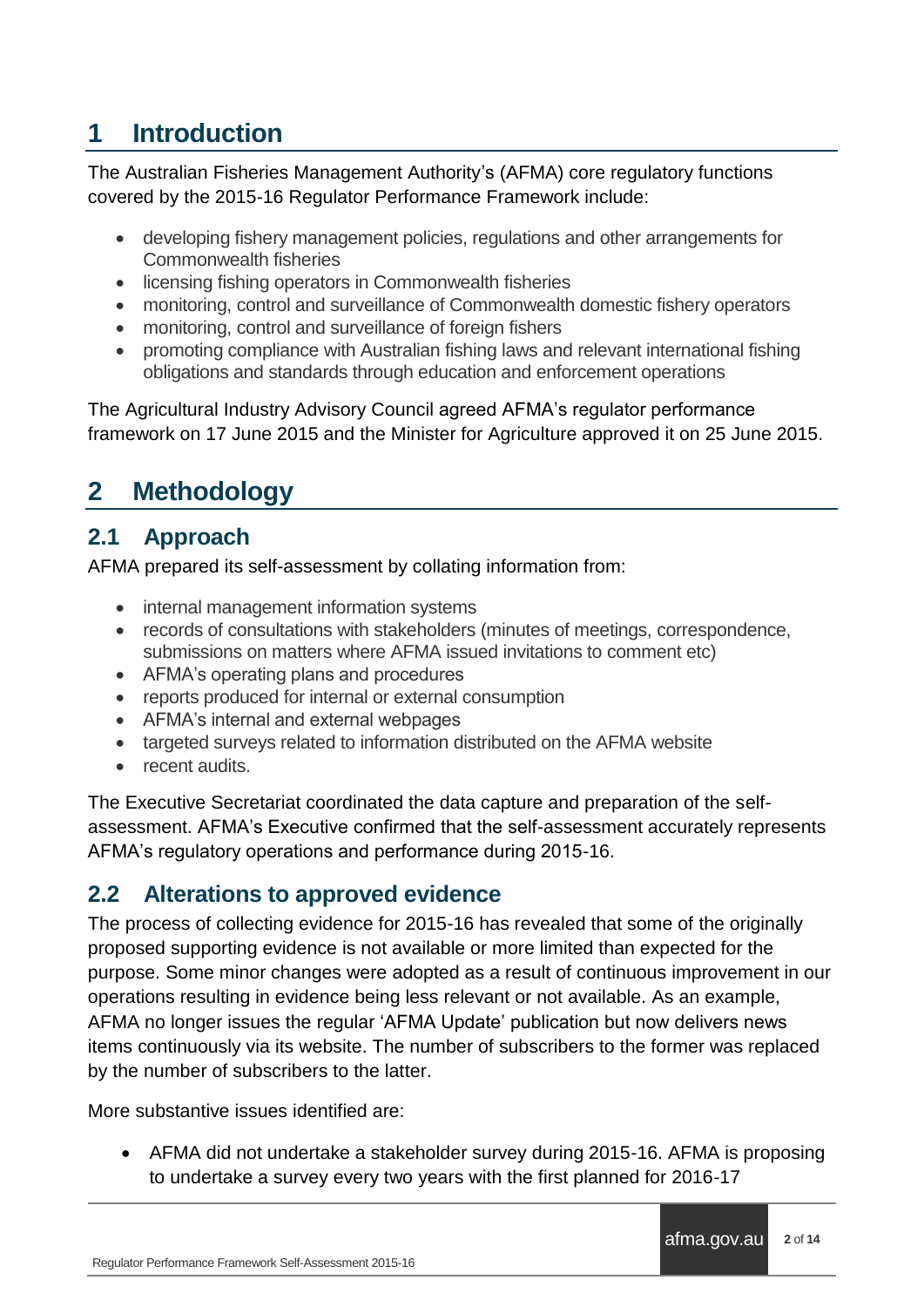While AFMA has extensive engagement with stakeholders for example through management advisory committees, resource assessment groups and industry and other stakeholder consultations, process related feedback mechanisms are more limited. We are continuing to identify ways which feedback on process effectiveness and efficiency can be used to measure and improve our performance.

### **2.3 Case studies**

Short case studies of a number of AFMA's approaches to regulation are provided to further inform the key performance indicators.

## **3 Self-assessment**

AFMA's detailed self-assessments against the six Regulator Performance Framework key performance indicators (KPIs) are at **Attachments 1-6**.

In summary AFMA is effectively delivering on the six KPIs. This is reflected in AFMA's achievement of 14 of the 17 performance measures that evidence positive regulator performance. The three measures that were not achieved reflect AFMA's need to improve process related feedback.

The results of the self-assessment are summarised in the following table:

#### **Table 1 Self-assessment summary**

| <b>RPF Key Performance</b><br>Indicator                                                                                             | <b>Results</b>                                                                                                                                                                                                         |  |
|-------------------------------------------------------------------------------------------------------------------------------------|------------------------------------------------------------------------------------------------------------------------------------------------------------------------------------------------------------------------|--|
| Regulators do not<br>unnecessarily impede the<br>efficient operation of regulated<br>entities                                       | Performance measure is met by AFMA:<br>regularly consulting with industry<br>taking action to reduce the cost and time of transacting<br>with AFMA<br>having efficient and effective business processes                |  |
| Case study: Red tape reductions at Attachment 1.                                                                                    |                                                                                                                                                                                                                        |  |
| Communication with regulated<br>entities is clear, targeted and<br>effective                                                        | Performance measure is met by AFMA:<br>providing quality information and guidance materials that<br>are accessible to the fishing industry<br>but would benefit from more work to provide process<br>related feedback. |  |
| Case Study: Engagement on amendment of forms to record quota and gear Statutory Fishing<br>Rights at Attachment 2.                  |                                                                                                                                                                                                                        |  |
| Actions undertaken by<br>regulators are proportionate to<br>the regulatory risk being<br>managed                                    | Performance measure is met by AFMA;<br>developing and applying risk frameworks that are<br>accessible and reviewed regularly<br>regularly auditing key agency functions                                                |  |
| Case study: Relevant risk frameworks that are applied to decision making, made accessible to<br>regulated entities at Attachment 3. |                                                                                                                                                                                                                        |  |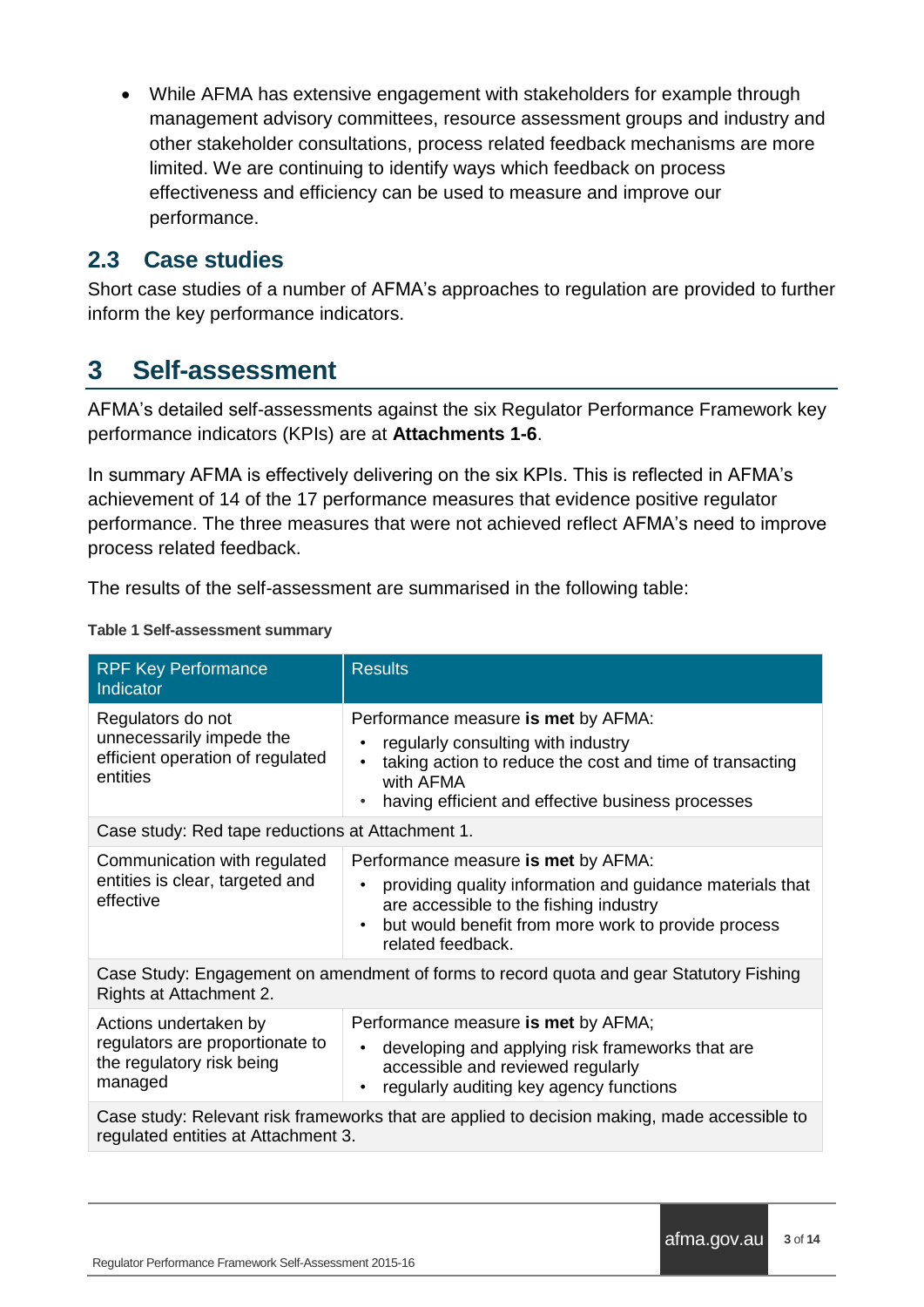| <b>RPF Key Performance</b><br>Indicator                                                     | <b>Results</b>                                                                                                                                                                                                                                                                                                                                                       |  |
|---------------------------------------------------------------------------------------------|----------------------------------------------------------------------------------------------------------------------------------------------------------------------------------------------------------------------------------------------------------------------------------------------------------------------------------------------------------------------|--|
| Compliance and monitoring<br>approaches are streamlined<br>and coordinated                  | Performance measure is met by AFMA:<br>taking action to minimise the costs of necessary<br>monitoring and engagement<br>targeting compliance activities to high risk areas and<br>making use of other regulatory agencies' capabilities to<br>complement those of AFMA.                                                                                              |  |
|                                                                                             | Case study: 2015-17 Compliance Risk Assessment at Attachment 4.                                                                                                                                                                                                                                                                                                      |  |
| Regulators are open and<br>transparent in their dealings<br>with regulated entities         | Performance objective is met by AFMA:<br>improving the transparency of its actions through<br>٠<br>reporting to stakeholders and posting of information on<br>the AFMA website<br>publishing performance information in its Annual Report<br>which is available from its website<br>but would benefit from more work to provide further<br>process related feedback. |  |
| Case study: AFMA Commission meeting decisions at Attachment 5.                              |                                                                                                                                                                                                                                                                                                                                                                      |  |
| Regulators actively contribute<br>to the continuous improvement<br>of regulatory frameworks | Performance measure is met by AFMA:<br>engaging stakeholders in changes to the regulatory<br>framework<br>participating in meetings with the Department of<br>Agriculture and Water Resources and other government<br>entities on the development or amendment of regulator<br>frameworks.                                                                           |  |
| Case study: Stakeholder engagement improvements at Attachment 6.                            |                                                                                                                                                                                                                                                                                                                                                                      |  |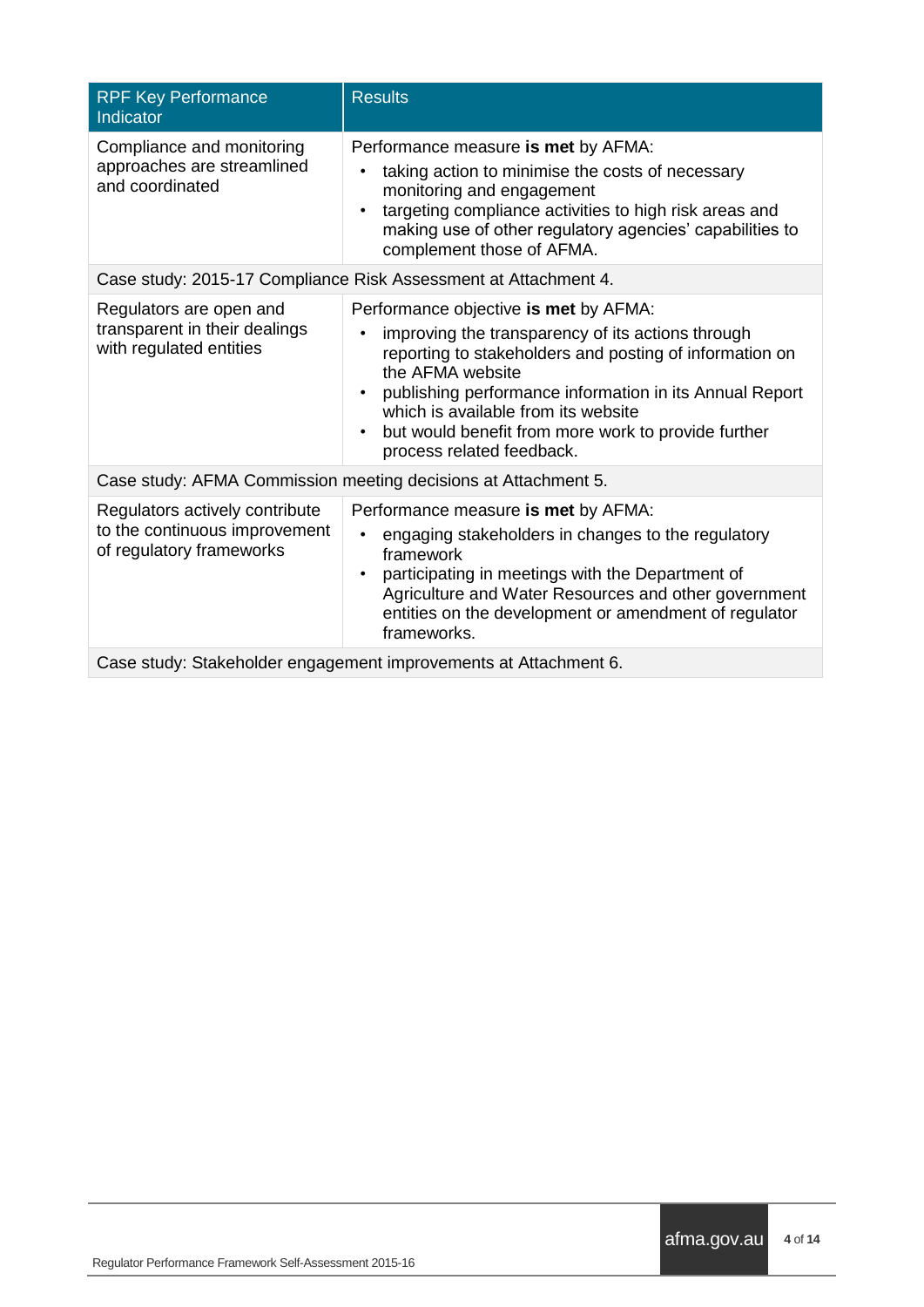**Table 2 KPI: Regulators do not unnecessarily impede the efficient operation of regulated entities**

| Performance measures and commentary on results                           |                                                                                                                                                                                                                                                                                                                                                                                                                                                                                                                                                                                                                                                                                                                                                                                                                                                                                                                                                                                                                                                                                                                       |  |
|--------------------------------------------------------------------------|-----------------------------------------------------------------------------------------------------------------------------------------------------------------------------------------------------------------------------------------------------------------------------------------------------------------------------------------------------------------------------------------------------------------------------------------------------------------------------------------------------------------------------------------------------------------------------------------------------------------------------------------------------------------------------------------------------------------------------------------------------------------------------------------------------------------------------------------------------------------------------------------------------------------------------------------------------------------------------------------------------------------------------------------------------------------------------------------------------------------------|--|
| entities.                                                                | Regulators do not unnecessarily impede the efficient operation of regulated                                                                                                                                                                                                                                                                                                                                                                                                                                                                                                                                                                                                                                                                                                                                                                                                                                                                                                                                                                                                                                           |  |
| <b>RPF</b> evidence                                                      | <b>2015-16 evidence</b>                                                                                                                                                                                                                                                                                                                                                                                                                                                                                                                                                                                                                                                                                                                                                                                                                                                                                                                                                                                                                                                                                               |  |
|                                                                          | AFMA continues to gain an understanding of the operating<br>environment of regulated entities by:                                                                                                                                                                                                                                                                                                                                                                                                                                                                                                                                                                                                                                                                                                                                                                                                                                                                                                                                                                                                                     |  |
| $\checkmark$ Regular consultation<br>occurs with industry                | holding Commission meetings in fishing ports with<br>associated industry representative meetings. Four<br>Commission meetings were held in 2015-16, one was in<br>Canberra and the other three were in Perth, Lakes<br>Entrance and Adelaide. Commission members met with<br>industry representatives and visited fishery operators to<br>gain insights into their operations and AFMA's<br>interactions with them.<br>conducting management advisory committee, resource<br>assessment group and other consultative meetings for<br>specific Commonwealth fisheries (15 management<br>advisory committee meetings and 27 resource<br>assessment group meetings were held in 2015-16).<br>Industry members (as well as other members drawn<br>from policy, research, conservation, state and territory<br>governments, recreational fishing and research fields)<br>participate in these meetings and provide their<br>perspectives on issues considered in the meetings.<br>consulting with the Commonwealth Fisheries<br>$\bullet$<br>Association and other associations on major planning<br>and policy documents. |  |
| <b>Efficient and effective</b><br>✓<br><b>AFMA business</b><br>processes | AFMA reduced the cost and time regulated entities spend<br>transacting with us by:<br>providing an online system that operators can use to<br>efficiently lodge documents, make payments and<br>receive information from AFMA (a high level of online-<br>enabled transactions, approximately 88.6 per cent,<br>were placed through the AFMA GoFish system during<br>2015-16).<br>fifteen endorsed red tape reduction initiatives were<br>completed in 2015-16 (see the case study below).<br>AFMA's Client Service Charter sets expectations for staff in<br>responding to queries from regulated entities and conducting                                                                                                                                                                                                                                                                                                                                                                                                                                                                                            |  |
|                                                                          | certain regulatory activities. During 2015-16 AFMA complied                                                                                                                                                                                                                                                                                                                                                                                                                                                                                                                                                                                                                                                                                                                                                                                                                                                                                                                                                                                                                                                           |  |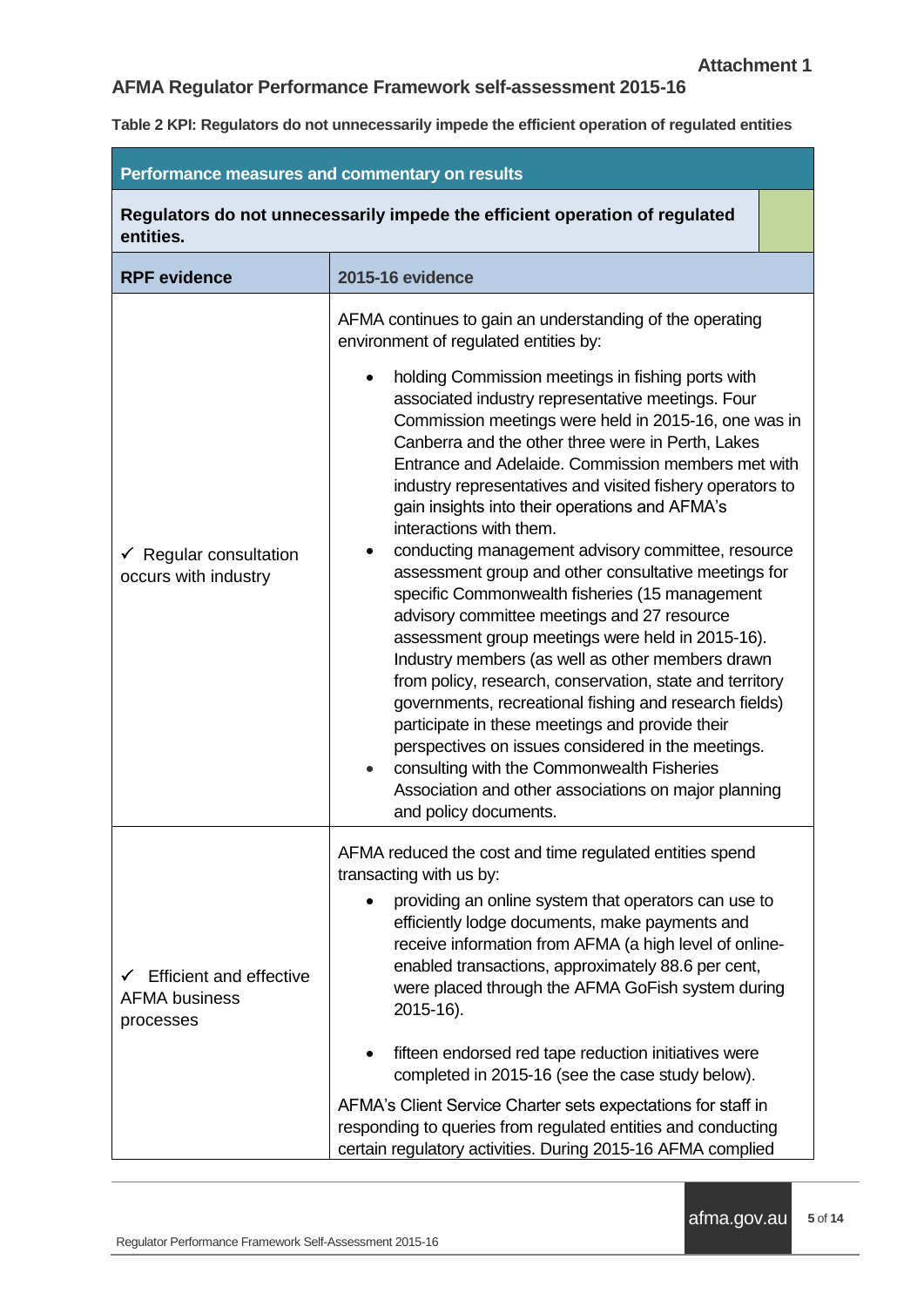| Performance measures and commentary on results |                                                                           |
|------------------------------------------------|---------------------------------------------------------------------------|
|                                                | with the Charter obligations on greater than 95 per cent of<br>occasions. |

#### **Case Study: Red Tape Reductions**

AFMA pursues government policy on reducing unnecessary regulatory burden by cutting red tape processes and information requirements for business, and simplifying the complexity of regulations to ease the compliance burden on business.

AFMA, through its Regulatory Reform Working Group, has reviewed and reduced red tape to industry through revision of regulations, consultation on levies and modification to online information, application, reporting and payment systems. AFMA has identified 39 red tape reduction initiatives. Fifteen initiatives were finalised in 2015-16. These initiatives delivered a range of cost savings and efficiency improvements for fishing operators. Examples include:

- In July 2015, AFMA introduced the use of electronic monitoring in the Gillnet Hook and Trap, and Eastern and Western Tuna Billfish fisheries. Through the use of video and sensor data to independently validate fishery logbook information supplied by fishers, combined with electronic logbooks, AFMA is able to generate verified, accurate, near real-time fisheries data. This can be used for fisheries management decisions and to verify fishers' compliance with regulations without further engagement with the operators.
- From the opening of the Northern Prawn Fishery season in December 2015, the first and second season closure directions for the Northern Prawn Fishery were combined into a single five year direction. Previously, these directions were issued annually and separately for the banana and tiger prawn fishing seasons. This will enable fishers to plan their operations more effectively and reduce management costs.

While these red tape initiatives have increased operator efficiency by providing opportunities for streamlining procedures and reducing compliance requirements, it is not always easy to financially quantify such reductions in red tape. However process related feedback from industry has indicated that these changes have had a significant positive impact on their business.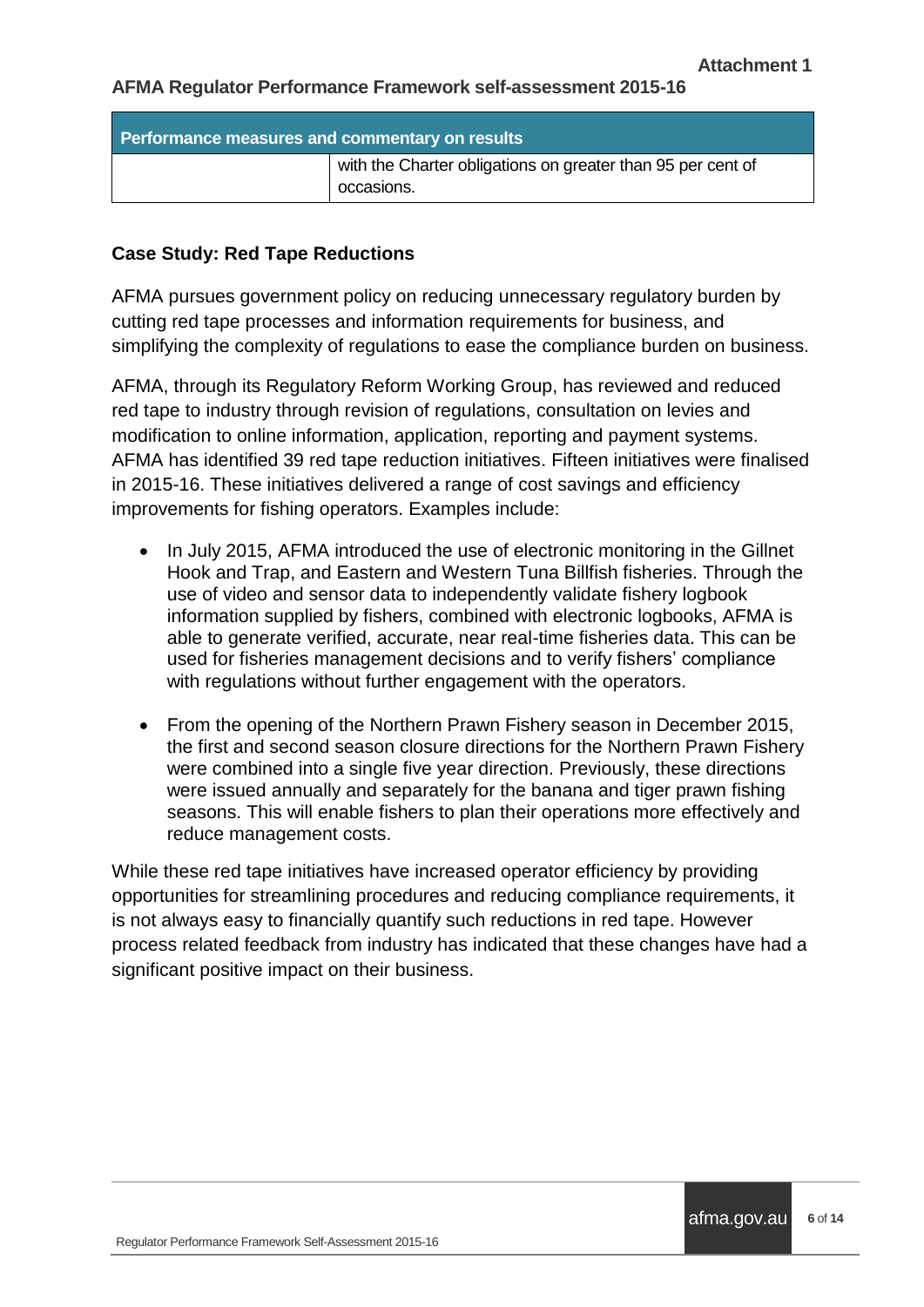**Table 3 KPI: Communication with regulated entities is clear, targeted and effective**

| Performance measures and commentary on results                                                                                    |                                                                                                                                                                                                                             |  |
|-----------------------------------------------------------------------------------------------------------------------------------|-----------------------------------------------------------------------------------------------------------------------------------------------------------------------------------------------------------------------------|--|
| Communication with regulated entities is clear, targeted and effective.                                                           |                                                                                                                                                                                                                             |  |
| <b>RPF</b> evidence                                                                                                               | <b>2015-16 evidence</b>                                                                                                                                                                                                     |  |
| $\checkmark$ Regulated entities are<br>satisfied with the quality<br>and availability of<br>information and guidance<br>materials | AFMA's website provides up to date and useful information.<br>Subscriptions to AFMA's news items are increasing (180 current<br>subscribers).                                                                               |  |
|                                                                                                                                   | AFMA provides a broad range of regulatory information to assist<br>fishers to understand their obligations and our approach to<br>education, monitoring, detection and response.                                            |  |
|                                                                                                                                   | From 2015-16 AFMA's website met relevant government online<br>and accessibility standards for documents loaded from July<br>2015.                                                                                           |  |
|                                                                                                                                   | However AFMA will not be able to meet Web Content<br>Accessibility Guideline (WCAG) 2.0 AA compliance for updating<br>all historical documents due to the considerable additional<br>resources needed to complete the task. |  |
| $\checkmark$ Regulated entities are<br>satisfied with the quality of<br>advice relating to AFMA's<br>decisions and assistance     | Major decisions by the AFMA Commission are published on<br>AFMA's website within two weeks of the decision.                                                                                                                 |  |
|                                                                                                                                   | During 2015-16 AFMA complied with AFMA's Client Service<br>Charter obligations on greater than 95 per cent of occasions.                                                                                                    |  |
| √Stakeholders are<br>satisfied with AFMA's<br>consultation processes                                                              | AFMA consulted with relevant stakeholders prior to all new<br>major changes in policy that may affect industry in a significant<br>way.                                                                                     |  |
|                                                                                                                                   | Policies which AFMA sought consultation on in 2015-16<br>included:                                                                                                                                                          |  |
|                                                                                                                                   | engagement on amendment of forms to record quota<br>and gear Statutory Fishing Rights (see the case study<br>below).<br>quota overcatch and undercatch arrangements.                                                        |  |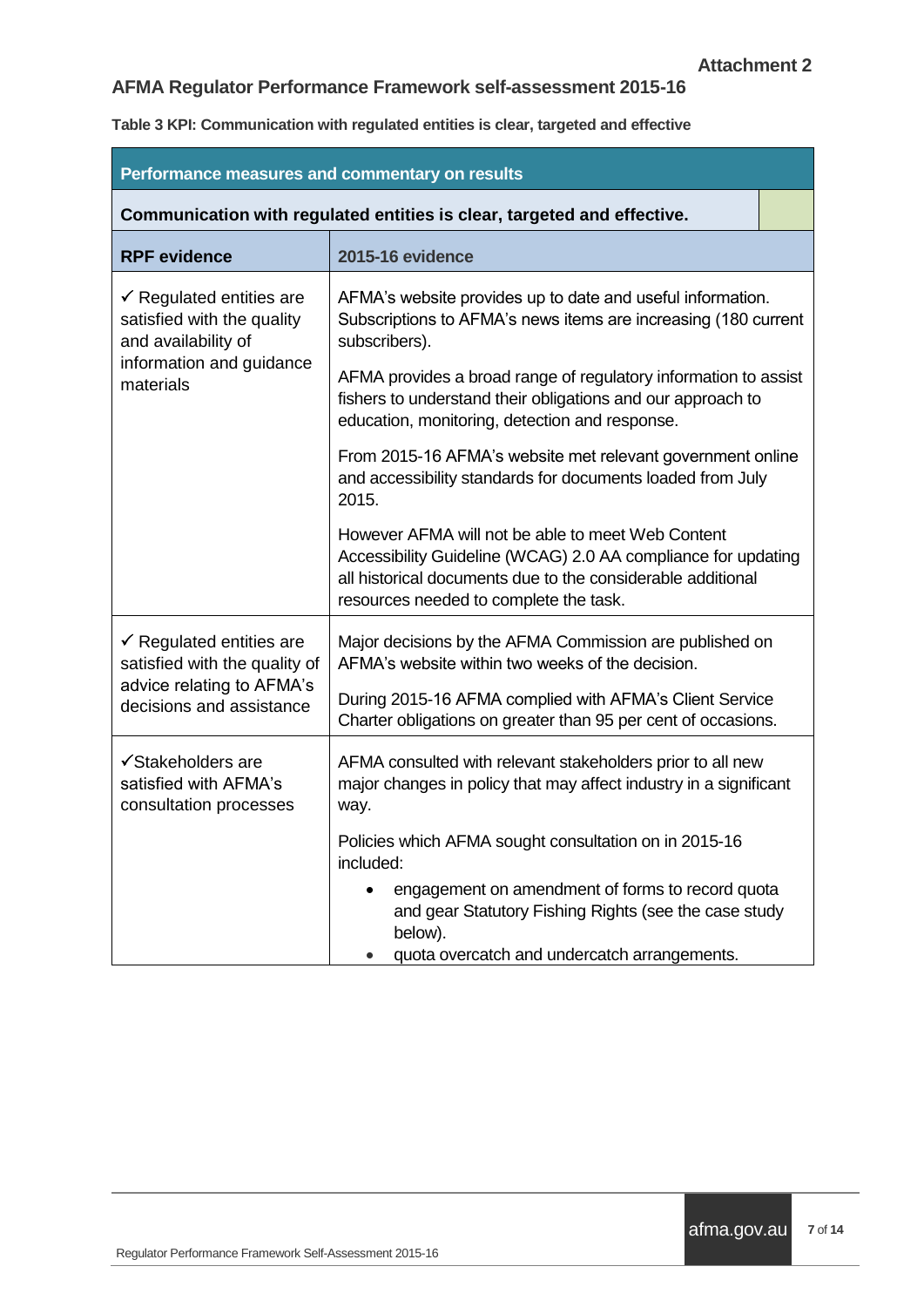#### **Case Study: Engagement on amendment of forms to record quota and gear Statutory Fishing Rights.**

AFMA continues to engage with stakeholders to improve operations and the regulatory arrangements applying to fisheries.

In 2015-16, following recognition of the need for more economic data to better inform decisions regarding fishers' economic returns, AFMA prepared a discussion paper. This paper was published on the AFMA website and proposed collection of quota and gear Statutory Fishing Right prices from industry.

AFMA consulted extensively with relevant stakeholders including management advisory committees, the Commonwealth Fisheries Association, the Department of Agriculture and Water Resources, the Department of the Environment, State government fisheries departments, Environmental Non-Government Organisations, recreational fishing organisation and Commonwealth fishing concession holders. AFMA advised stakeholders by letter of their proposal and directed them to our website to provide feedback.

The public comment period lasted for 10 weeks. Outcomes of this process include:

- A total of 13 individuals / groups provided written feedback on AFMA's proposal.
- A range of views were expressed with majority of stakeholder feedback being supportive.

Points raised in the stakeholder feedback were used in modifying the proposal so that the information obtained could be better understood and be more useful in pursuing AFMA's objectives.

AFMA is currently writing to stakeholders to inform them of the decision to collect prices of transferred quota, leased quota and gear Statutory Fishing Rights. AFMA is commencing the collection of these prices in September 2016 through amended eforms for quota and gear Statutory Fishing Rights. This will deliver an easy means for concession holders to provide information.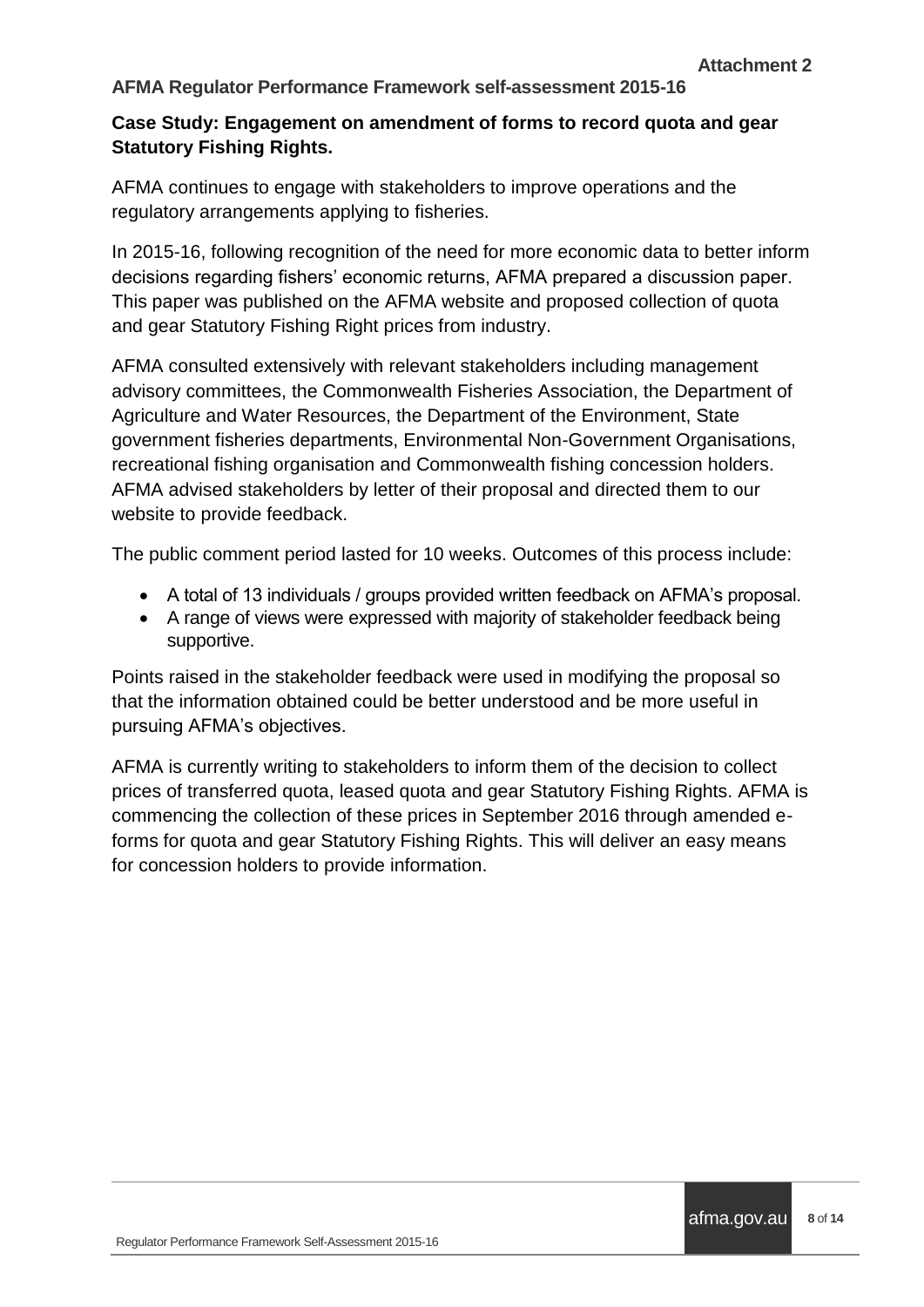**Table 4 KPI: Actions undertaken by regulators are proportionate to the regulator risk being managed**

| Performance measures and commentary on results                                             |                                                                                                                                                                                                  |  |
|--------------------------------------------------------------------------------------------|--------------------------------------------------------------------------------------------------------------------------------------------------------------------------------------------------|--|
| Actions undertaken by regulators are proportionate to the regulator risk<br>being managed. |                                                                                                                                                                                                  |  |
| <b>RPF</b> evidence                                                                        | <b>2015-16 evidence</b>                                                                                                                                                                          |  |
| $\checkmark$ Risk frameworks are<br>accessible and reviewed<br>regularly                   | AFMA's risk frameworks, including the Ecological Risk<br>Management Framework, the Compliance Risk Management<br>Policy and AFMA's Risk Management Framework are published<br>on AFMA's website. |  |
|                                                                                            | These documents are all reviewed over either a two year or five<br>year period unless otherwise warranted by events in the<br>intervening period.                                                |  |
|                                                                                            | The compliance and enforcement policy and program are<br>reviewed every two years. Compliance activities are targeted on<br>high risk matters (see the case study below).                        |  |
|                                                                                            | Internal audits are conducted on AFMA operations, including<br>AFMA's management of risk, where relevant in the scope of an<br>audit, and findings are addressed in a timely manner.             |  |

#### **Case Study: Relevant risk frameworks that are applied to decision making, made accessible to regulated entities.**

AFMA's risk management process assesses and ranks risks of harmful impacts to the environment from fishers and non-compliance with management arrangements. This enables AFMA to direct its resources to areas of high risk.

AFMA's risk management frameworks remain effective in support of AFMA's organisational goals. Ecological Risk Assessments inform management arrangements for all AFMA managed fisheries. The National Compliance Risk Assessment methodology uses assessed rankings of inherent and residual risk ratings, along with a compliance history, intelligence holdings and uncertainty levels associated with identified risks to determine the priority compliance risks for 2015-17.

By applying these risk frameworks AFMA ensures its responses are appropriate and effective directing limited resources towards mitigating the priority risks identified. These risks include potential threats to the organisation and the effective pursuit of its legislated objectives.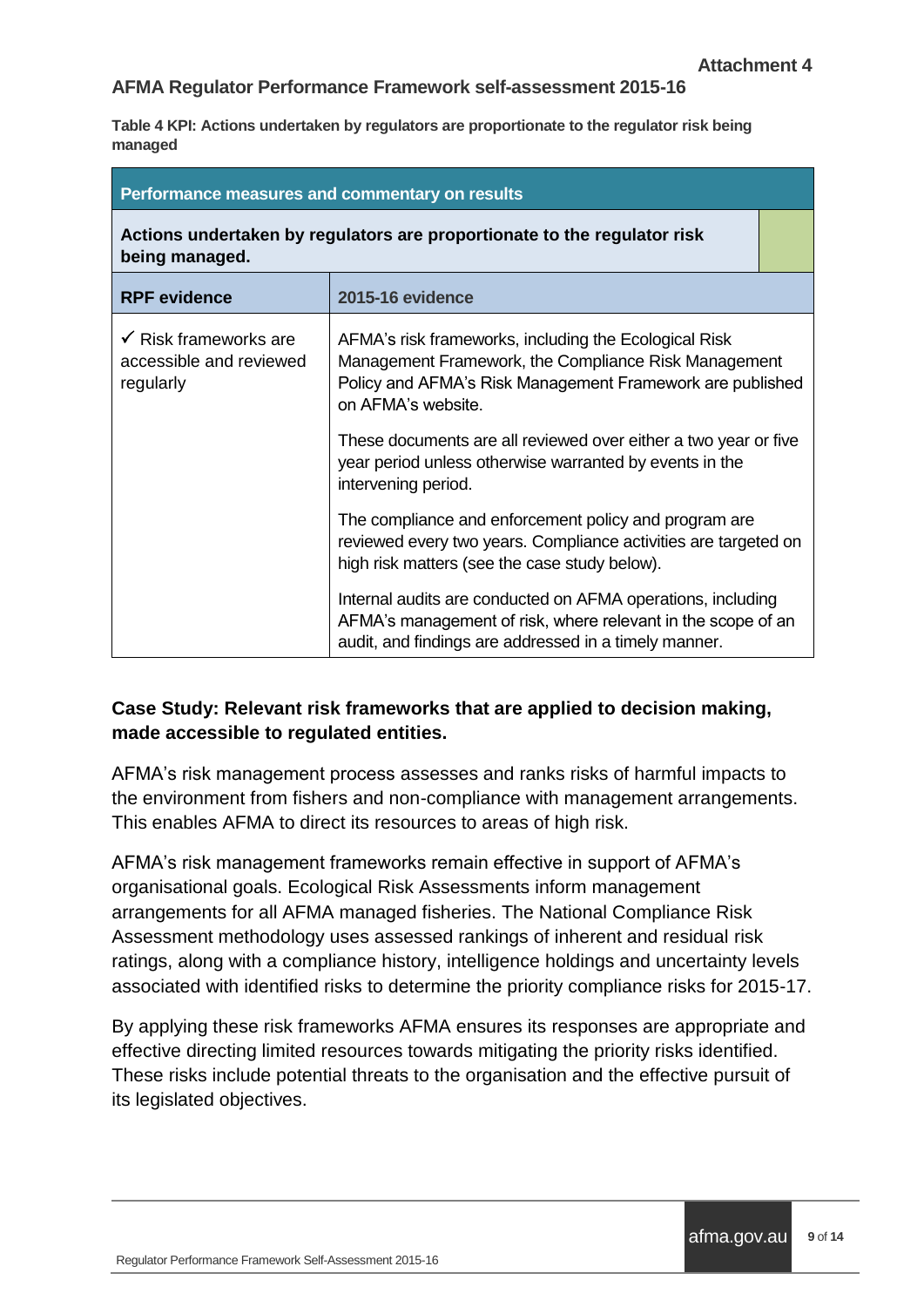**Table 5 KPI: Compliance and monitoring approaches are streamlined and coordinated**

| Performance measures and commentary on results                                                       |                                                                                                                                                                                                                                                                                                                                                                                                                                                                                                                                                                                                                                                                                                                                                                                                                                                                                                             |  |
|------------------------------------------------------------------------------------------------------|-------------------------------------------------------------------------------------------------------------------------------------------------------------------------------------------------------------------------------------------------------------------------------------------------------------------------------------------------------------------------------------------------------------------------------------------------------------------------------------------------------------------------------------------------------------------------------------------------------------------------------------------------------------------------------------------------------------------------------------------------------------------------------------------------------------------------------------------------------------------------------------------------------------|--|
| Compliance and monitoring approaches are streamlined and coordinated.                                |                                                                                                                                                                                                                                                                                                                                                                                                                                                                                                                                                                                                                                                                                                                                                                                                                                                                                                             |  |
| <b>RPF</b> evidence                                                                                  | <b>2015-16 evidence</b>                                                                                                                                                                                                                                                                                                                                                                                                                                                                                                                                                                                                                                                                                                                                                                                                                                                                                     |  |
| $\checkmark$ AFMA takes action to<br>minimise the costs of<br>monitoring and<br>engagement           | AFMA conducts a compliance risk assessment every two years<br>to ensure that monitoring and engagement strategies are<br>targeted where engagement with fishers is warranted.<br>AFMA conducts joint operations with other regulators in part to<br>minimise the impact on regulated entities of compliance<br>activities. Examples of this during 2015-16 include:<br>a joint operation with the South Australian fisheries<br>authorities to inspect both Commonwealth and State<br>authorised fishing vessels from the same patrol boat.<br>the sharing of information from twenty three surveillance<br>$\bullet$<br>flights conducted by Parks Australia to enable AFMA to<br>monitor compliance with sea bird interaction mitigation<br>measures.<br>the provision by AFMA of Vessel Monitoring Services to<br>State fisheries agencies and the Commonwealth<br>Department of Environment and Energy. |  |
| $\checkmark$ Compliance activities<br>target high risk areas                                         | Compliance activities during 2015-16 were responsive to the<br>business needs of regulated entities, where relevant. For<br>example:<br>during 2015-16 AFMA addressed 94 per cent of high<br>risks as identified in the 2015-16 Annual National<br>Compliance and Enforcement Program.<br>examples of joint compliance operations are provided<br>above.                                                                                                                                                                                                                                                                                                                                                                                                                                                                                                                                                    |  |
| $\checkmark$ AFMA provides<br>electronic business<br>solutions for the use of<br>regulated entities. | Regulated entities benefit from online facilities to help streamline<br>and coordinate their compliance obligations. The systems that<br>continue to have significant use include:<br>the e-log book system (12 527 transactions in 2015-16)<br>the GPS-based vessel monitoring system (used on all<br>304 vessels in the Commonwealth fishing fleet) and<br>the e-licensing system (3 046 transactions in 2015-16).<br>Refer to the case study below.                                                                                                                                                                                                                                                                                                                                                                                                                                                      |  |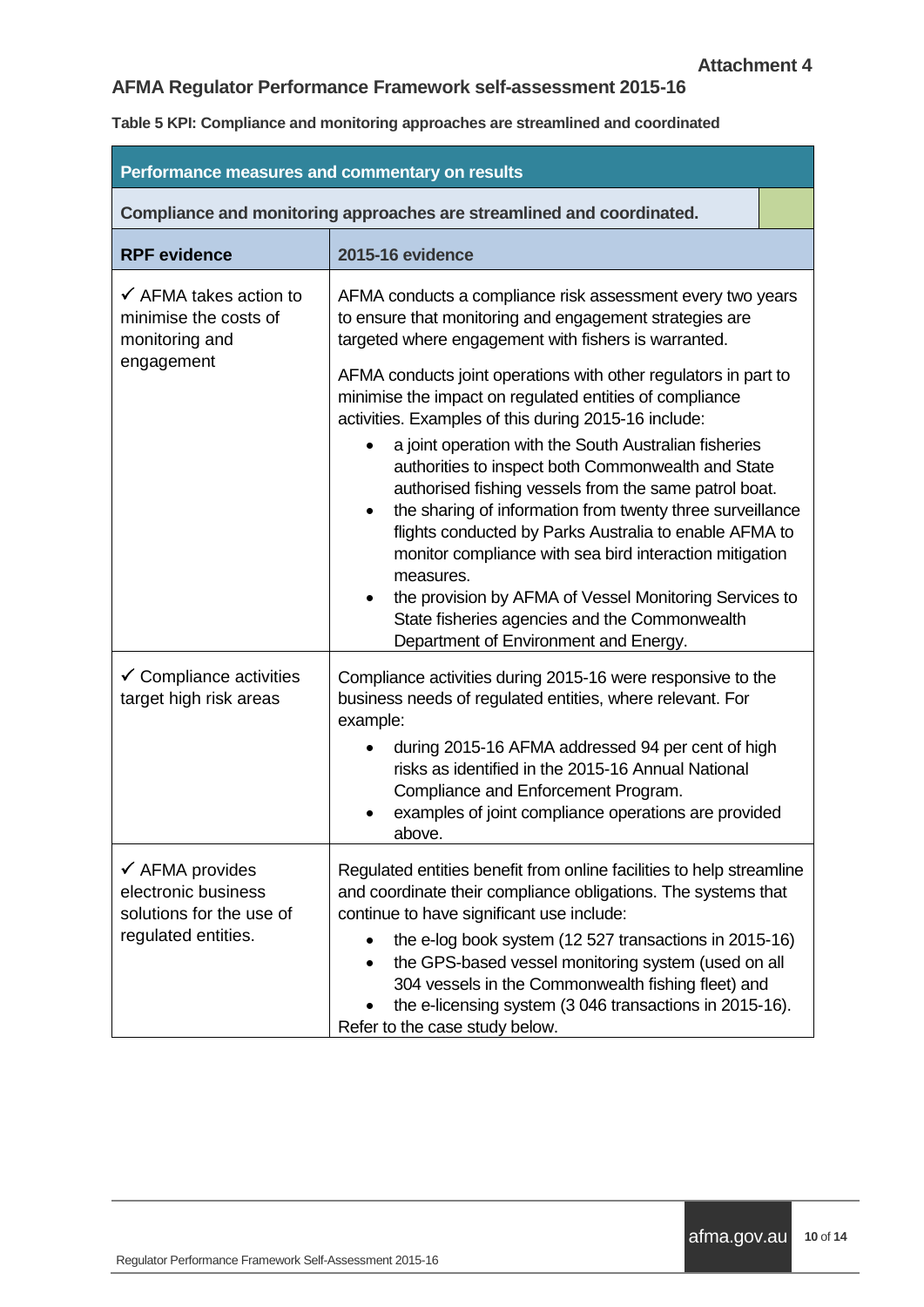#### **Case Study: 2015-17 Compliance Risk Assessment**

AFMA is committed to delivering efficient and effective management processes. To support compliance monitoring AFMA has introduced:

#### *Electronic Monitoring*

Formally introduced in 2015 after 10 years of trials, electronic monitoring assists AFMA in verifying that fishers accurately report catch and all interactions they may have with protected species, also reducing costs to operators by removing requirements for on-board observers. Some 25 per cent of all Commonwealth fishing vessels (a total fleet of 304 fishing vessels in 2015-16) are now fitted with e- monitoring.

#### *Vessel Monitoring Systems*

Since 1 July 2007, it has been mandatory for all Commonwealth boats to install a vessel monitoring system. The system allows AFMA to monitor fishing activity through positional reporting and tracking. The compliance rate with the vessel monitoring system was 96.9 per cent for 2015-16.

In April 2016 AFMA held a meeting with interested State and Commonwealth stakeholders to discuss and develop technical specifications and requirements for a national vessel monitoring system. This was aimed at increasing consistency and cost-effectiveness across jurisdictions. To date two States have accepted AFMA's offer and others have indicated further interest.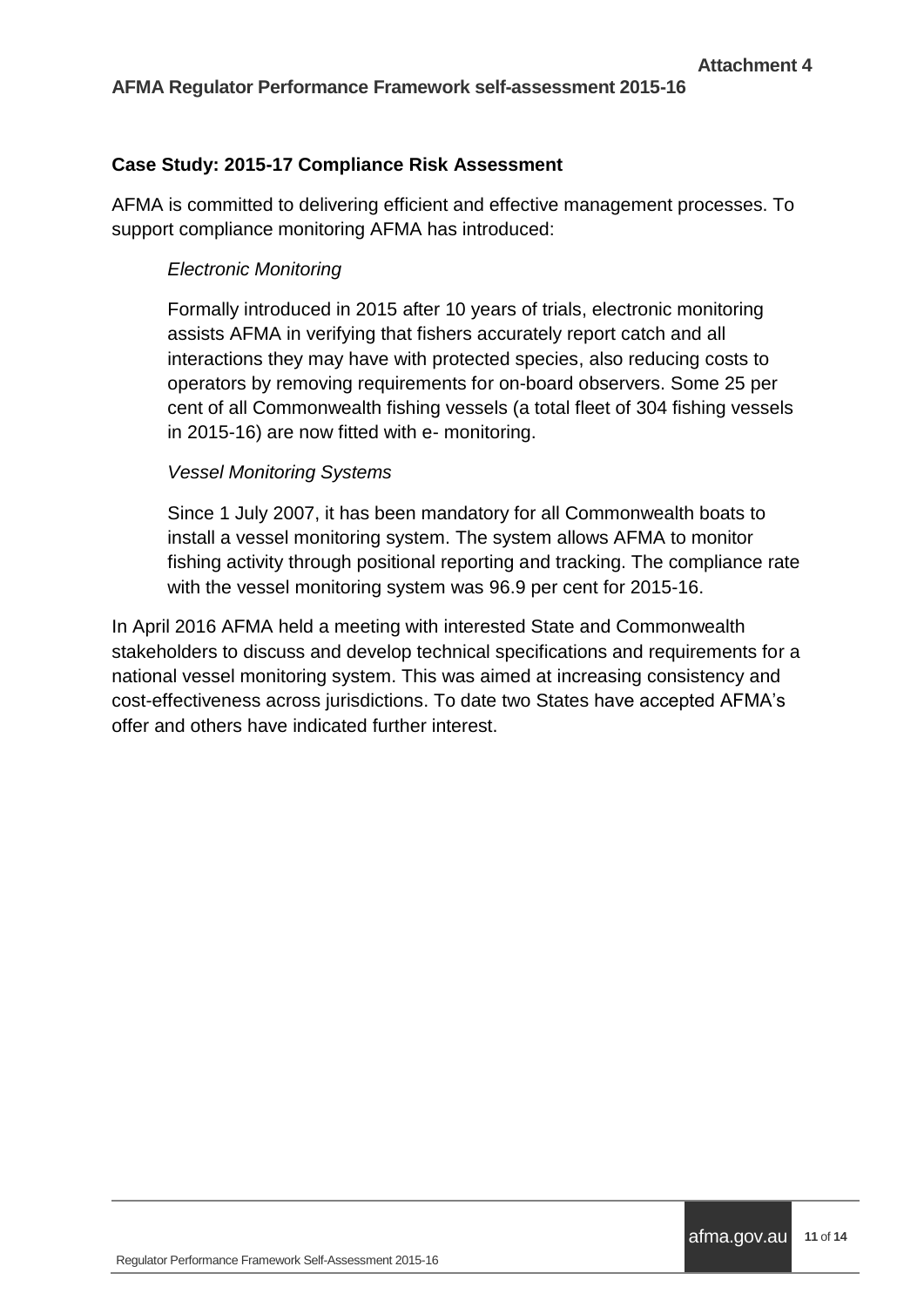**Table 6 KPI: Regulators are open and transparent in their dealings with regulated entities**

| Performance measures and commentary on results                                                                                                                                                       |                                                                                                                                                                                                                                                                                                                                                                                                      |  |
|------------------------------------------------------------------------------------------------------------------------------------------------------------------------------------------------------|------------------------------------------------------------------------------------------------------------------------------------------------------------------------------------------------------------------------------------------------------------------------------------------------------------------------------------------------------------------------------------------------------|--|
|                                                                                                                                                                                                      | Regulators are open and transparent in their dealings with regulated entities.                                                                                                                                                                                                                                                                                                                       |  |
| <b>RPF</b> evidence                                                                                                                                                                                  | <b>2015-16 evidence</b>                                                                                                                                                                                                                                                                                                                                                                              |  |
| $\checkmark$ AFMA publishes<br>reasons for major<br>decisions and policies on<br>our website and<br>performance against the<br><b>Client Service Charter is</b><br>detailed in the Annual<br>Report. | AFMA demonstrates a commitment to be transparent in its<br>operations for the benefit of interested regulated entities by<br>publishing the Chairman's report on each AFMA Commission<br>meeting within two weeks of the meeting. Refer to the case<br>study below.<br>AFMA publishes performance information with regard to<br>meeting Client Service Charter requirements in its Annual<br>Report. |  |
| *Feedback mechanisms<br>are available for regulated<br>entities to use                                                                                                                               | AFMA provides mechanisms for fishers to provide feedback to<br>AFMA in regard to regulatory activities, including meetings with<br>industry associations and port visits with groups of industry<br>operators. However work to develop ways to capture process<br>related feedback is ongoing. AFMA did not undertake a<br>stakeholder survey during 2015-16 but intends to in 2016-17.              |  |
| $\checkmark$ AFMA publishes<br>performance information                                                                                                                                               | Each year AFMA publishes detailed performance information in<br>its Annual Report and on its website.                                                                                                                                                                                                                                                                                                |  |

#### **Case Study: AFMA Commission meeting decisions.**

AFMA is committed to transparency in its decisions and actions.

The AFMA Commission met four times in 2015-16 to decide domestic fisheries management and compliance arrangements. Commission decisions are made using advice from fishery management advisory committees and resource assessment groups. Management advisory committees and resource assessment groups are a major source of advice to AFMA, reflecting the experience and expertise in the fishery or fisheries from a range of stakeholders.

AFMA publishes chairman's summaries of key decisions taken at each Commission meeting on the AFMA website.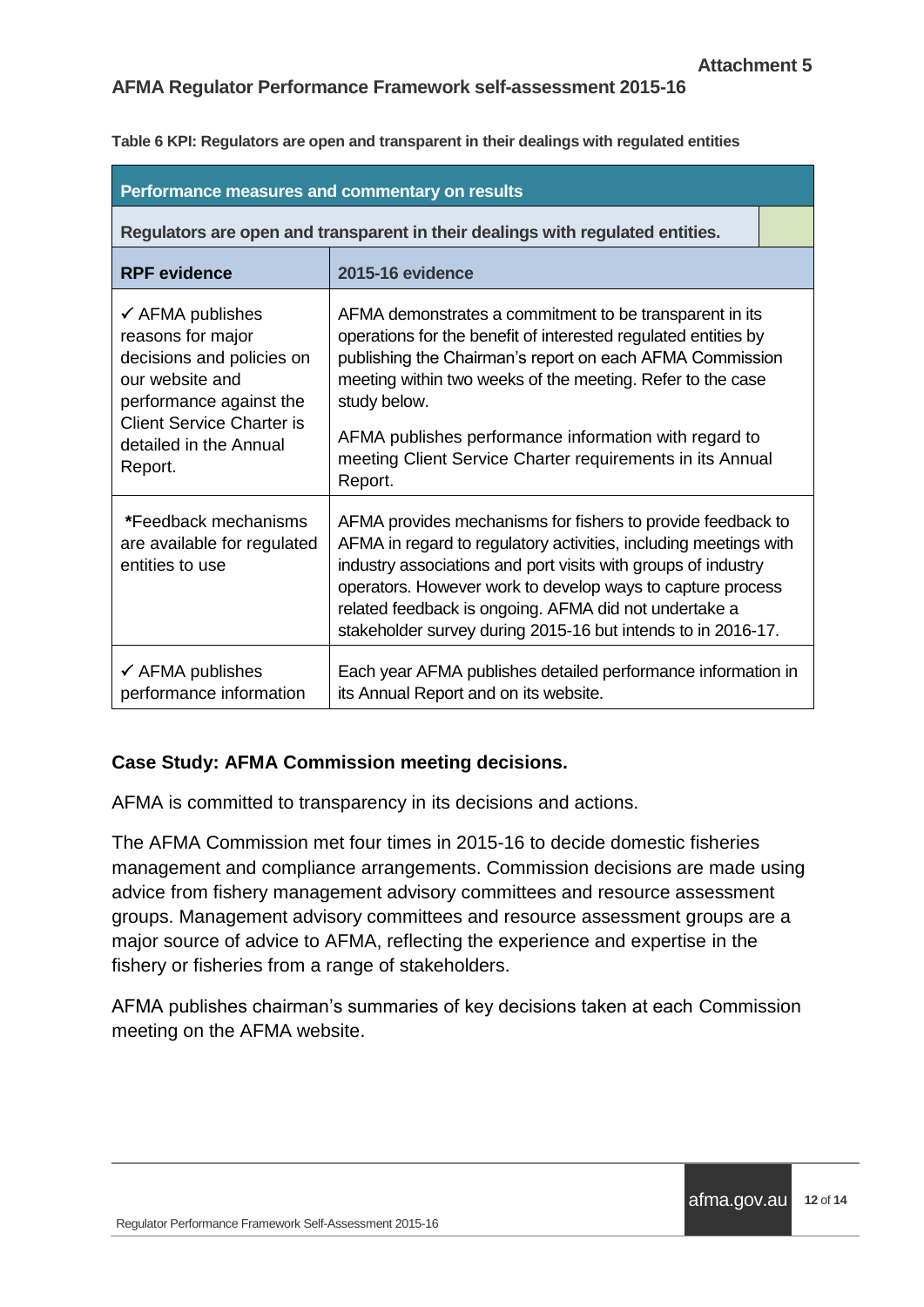**Table 7 KPI: Regulators actively contribute to the continuous improvement of regulatory frameworks**

| Performance measures and commentary on results                                                           |                                                                                                                                                                                                                                                                                                                                                                                                                                                                                                                                                                                                                                                                                                                                                                                                                                                                                                                                                                                                                                                                                                                                                                                                                                                             |  |
|----------------------------------------------------------------------------------------------------------|-------------------------------------------------------------------------------------------------------------------------------------------------------------------------------------------------------------------------------------------------------------------------------------------------------------------------------------------------------------------------------------------------------------------------------------------------------------------------------------------------------------------------------------------------------------------------------------------------------------------------------------------------------------------------------------------------------------------------------------------------------------------------------------------------------------------------------------------------------------------------------------------------------------------------------------------------------------------------------------------------------------------------------------------------------------------------------------------------------------------------------------------------------------------------------------------------------------------------------------------------------------|--|
| frameworks.                                                                                              | Regulators actively contribute to the continuous improvement of regulatory                                                                                                                                                                                                                                                                                                                                                                                                                                                                                                                                                                                                                                                                                                                                                                                                                                                                                                                                                                                                                                                                                                                                                                                  |  |
| <b>RPF</b> evidence                                                                                      | <b>2015-16 evidence</b>                                                                                                                                                                                                                                                                                                                                                                                                                                                                                                                                                                                                                                                                                                                                                                                                                                                                                                                                                                                                                                                                                                                                                                                                                                     |  |
| ✔ Stakeholder consultation<br>procedures are in place<br>and reviewed regularly                          | AFMA embeds the culture of consultation with our stakeholders by<br>incorporating consultation into operational procedures such as:<br>Fisheries Management Paper Number 1 dealing with the<br>operations of the management advisory committees was<br>revised in October 2015.<br>Fishery Administration Paper Number 12 dealing with the<br>operations of Resource Assessment Groups is reviewed<br>every two years.                                                                                                                                                                                                                                                                                                                                                                                                                                                                                                                                                                                                                                                                                                                                                                                                                                      |  |
|                                                                                                          | In both cases above there was consultation with management<br>advisory committee and resource assessment group chairs and<br>other stakeholders. These papers are available from AFMA's<br>website.                                                                                                                                                                                                                                                                                                                                                                                                                                                                                                                                                                                                                                                                                                                                                                                                                                                                                                                                                                                                                                                         |  |
| $\checkmark$ Significant changes to<br>AFMA regulatory<br>frameworks involve<br>stakeholder consultation | AFMA consulted with relevant stakeholders on all major changes to<br>regulatory frameworks. In 2015-16 these included:<br>In preparing a proposed Cost Recovery Implementation<br>statement (CRIS2016), AFMA consulted extensively with<br>industry representatives including the Commonwealth<br>Fisheries Association. The proposed CRIS2016<br>successfully identified opportunities to increase<br>transparency of costs for activities delivered to the fishing<br>industry, increasing accountability to both industry and<br>AFMA alike. However there was insufficient time to<br>complete the process prior to the 2016 Federal Election.<br>AFMA Commission approved consultations for<br>amendments to management plans regarding the removal<br>of requirements for operators to carry a copy of the<br>Statutory Fishing Right extract on board. The amendments<br>were accepted by the Minister and AFMA's IT systems<br>now enable compliance officers to check a boat's<br>concession in the field and as such the requirement to<br>carry a copy of the extract is no longer required.<br>Fishing industry associations were consulted on the<br>development of a compliance strategy to manage issues<br>with the mishandling of bycatch. |  |